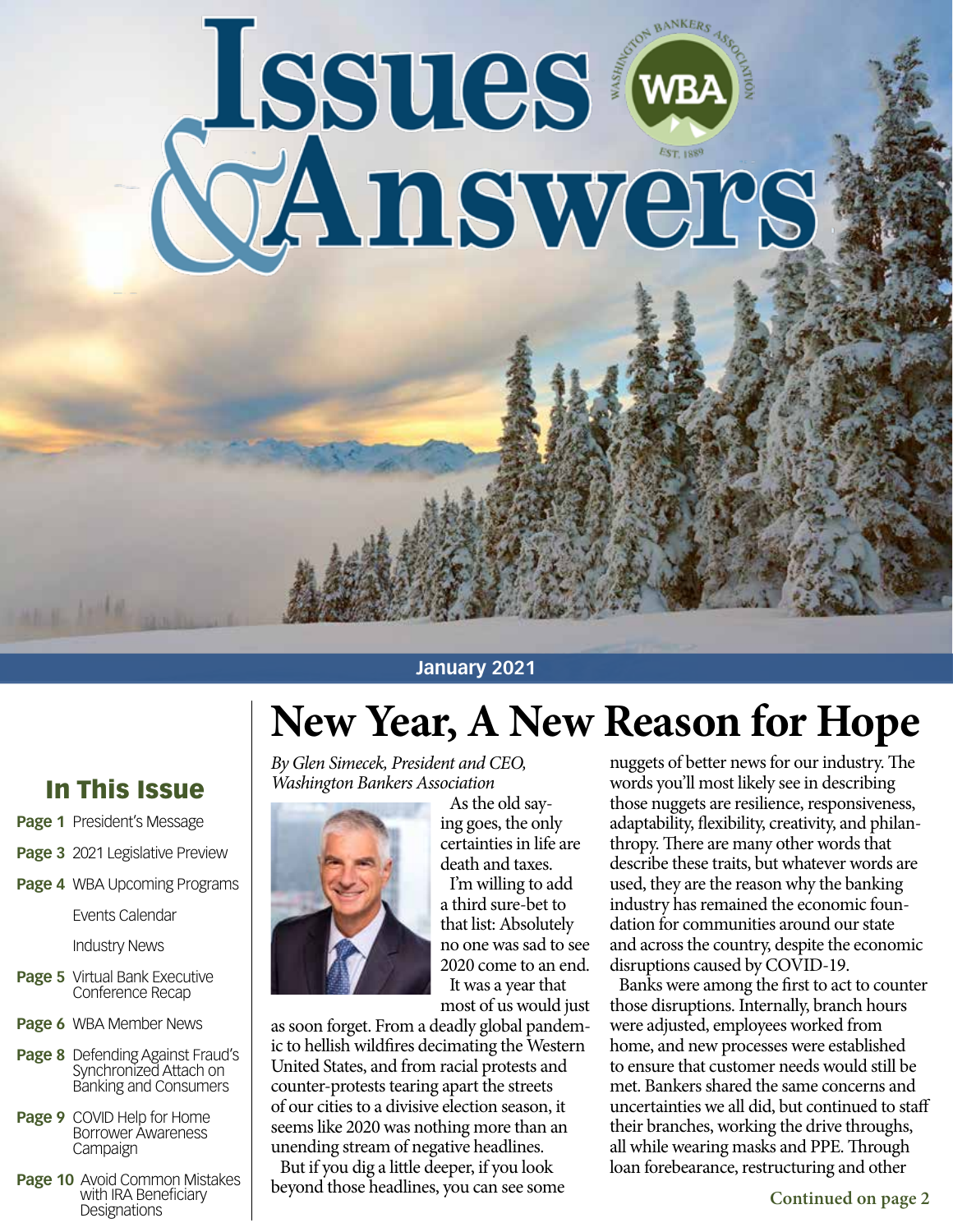

#### Issues & Answers – January 2021

*The official publication of the Washington Bankers Association is sponsored by Harland Clarke and WBA Professional Services*

#### **WBA Staff**

Glen Simecek, President & CEO (206) 447-1700, glen@wabankers.com

Liz Wilson, EVP & Chief Operating **Officer**  $(206)$  344-3495), liz@wabankers.com

Kyle Hayden, Senior Accountant  $(206)$  344-3476, kyle@wabankers.com

Katherine Nyerick, Program Manager (206) 344-3484, katherine@wabankers.com

Duncan Taylor, Director of Membership & Operations (206) 344-3492, duncan@wabankers.com

Sherry Krainick, Operations Specialist (206) 447-1700, sherry@wabankers.com

Megan Managan, Director of Communications & Government Relations (206) 344-3472, megan@wabankers.com

#### **2020-2021 Board of Directors**

**Chair:** Joe Kiley, President & CEO, First Financial Northwest Bank

**ABA GR Committee Representative:** Mark Mason, President & CEO, HomeStreet Bank

**Immediate Past Chair:** Jon Jones, CEO, Washington Business Bank

**Secretary/Treasurer:** Brent Beardall, President & CEO, WaFd Bank

**Education Committee Chair:** Steve Politakis, CEO, Kitsap Bank

**WBA PROS Chair:** Ken Johnson, EVP/Operations, Banner Bank

**ABA Community Bank Council Rep:** Eric Pearson, President & CEO, Community First Bank

#### **Directors**

Jay Coleman, SVP & Regional Credit Officer, KeyBank

Jeff Deuel, President & CEO, Heritage Bank

Jack Heath, President & COO, Washington Trust Bank

Susan Horton, Chairman, President & CEO, Wheatland Bank

Brian Mulvaney, Market President, Union Bank

Greg Oakes, President & CEO, Cashmere Valley Bank

Gail Rasmussen, Commercial Banking Cross Segment Leader, Wells Fargo

Laurie Stewart, President & CEO, Sound Community Bank

Clint Stein, President & CEO, Columbia Bank

Dave Swartley, SVP/Managing Director State Government Relations, U.S. Bank

**Contact Us** Contact the Washington Bankers Association at 601 Union Street, Suite 1720, Seattle, WA 98101

> Call us at (206) 447-1700 and visit us on the web at www.wabankers.com.

#### **Connect With Us**

Connect with the WBA online by following us on our social media accounts.

#### *On the Cover*

Early morning sunshine highlights the snow covered trees on Hurricane Ridge in the Olympic National Park. *Photo courtesy of Steve Fung, flickr.com*

#### **Continued from page 1**

means banks proactively made a meaningful difference to untold thousands of individuals, families, and small employers. Banks, already generous donors in their local communities, doubled down on their philanthropic and volunteer activities, helping social service agencies and non-profit organizations respond to the pandemic.

Then came the SBA's Payroll Protection Program, a massive source of federal stimulus dollars introduced as the rules and procedures were still being finalized. Despite the challenges of "flying the plane while it's being constructed," Washington banks helped deploy more than \$12 billion in low-interest and potentially forgivable federal loans to employers around the state.

I like to think that on a much smaller scale, WBA has shown some of the same resilience and creativity as our members. Like you, we certainly didn't know what was ahead for us when we were making our plans for the year. Despite the uncertainty we all felt in late February and March, we quickly realized that virtual events were a must and shifted gears to make it happen. Once the decision was made, the team was liberated to reimagine the future and surged ahead."We couldn't have done it without the strong buy-in from our instructors and bankers who continued to participate in our events.

Other changes followed in rapid succession. Our plans for a multi-state convention in Sunriver, Oregon soon gave way to a virtual conference held in conjunction with our counterparts in Idaho, Nevada, Oregon, and Utah. Our professional development programs, which already relied on webinars and other distance learning formats for some offerings, adjusted to deliver all content virtually. Our annual series of fall legislative lunches morphed into a series of video conferences with lawmakers to discuss important issues like loan forbearance and balancing the state budget in the 2021 session.

You're reading this column on another change that had to be made, as we transitioned Issues & Answers from a bi-monthly printed magazine to a monthly digital one.

I could not be prouder of the small group of dedicated WBA staff who oversaw these and many other changes to our programs this past year. Their efforts have ensured that your organization continues to meet your needs and represent an excellent return on your membership investment.

We all understand that flipping over the calendar to 2021 won't make the challenges of 2020 magically disappear. Our industry and our WBA organization will need to continue pulling together all the resilience, responsiveness, adaptability, flexibility, creativity, and philanthropy we can muster for some time to come. But I'm "death and taxes certain" that will happen.

Just as I'm sure that we all were happy to wave good-bye to 2020.

## **READY TO LEARN?**

Get the latest on WBA events online at www.wabankers.com/calendar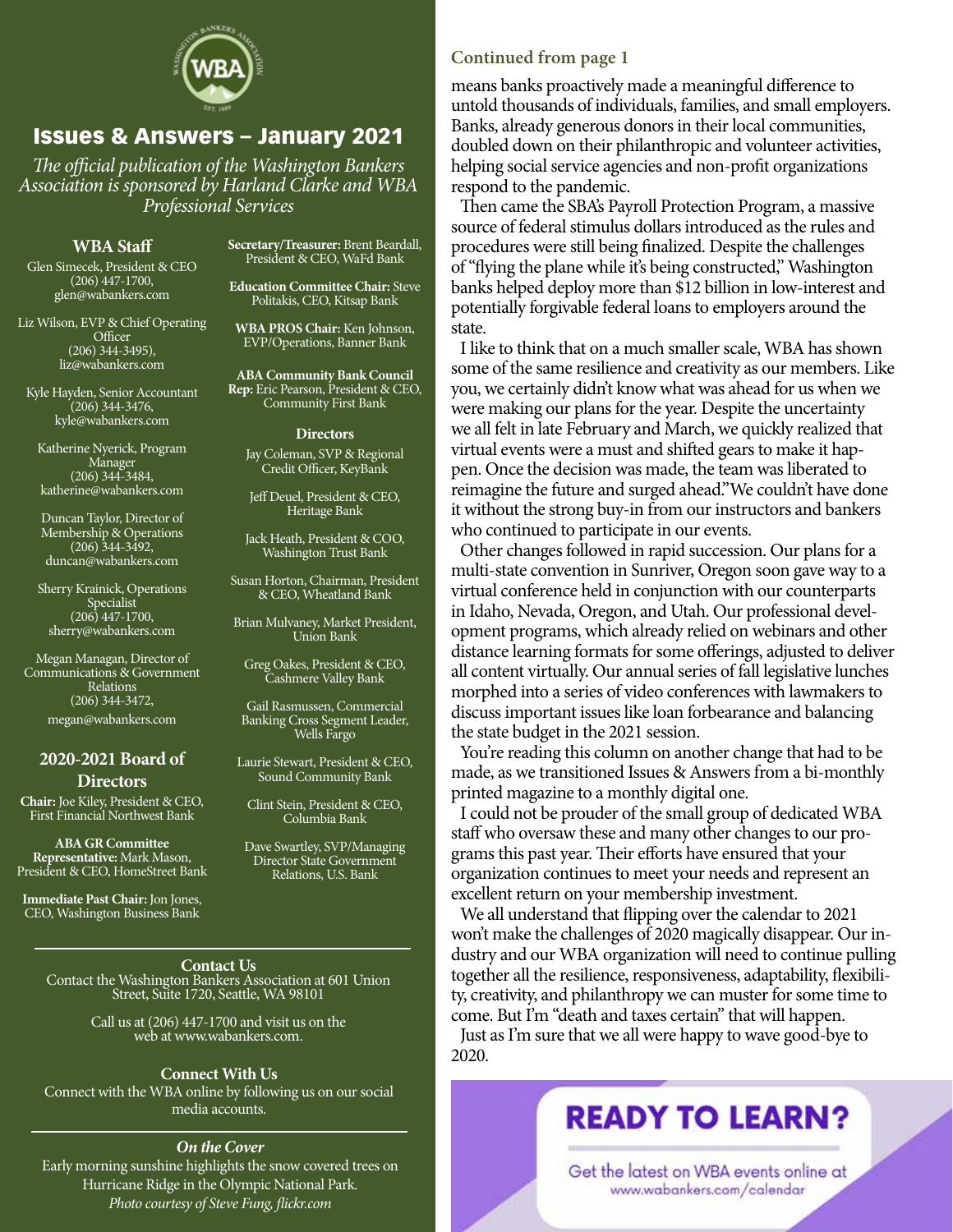# **WBA Prepares for 2021 Virtual Legislative Session**

*By Megan Managan, Director of Communications & Government Relations, Washington Bankers Association* For the first time in the state's history, legislators will not be gathering in Olympia this month to begin the 2021 Legislative Session. Due to the ongoing pandemic, this year's Session will be held virtually, with key members of leadership in Olympia to run day-to-day operations.

Virtual is just one of many changes WBA and our members will see at the capital this year, with several new members of the Legislature elected following the 2020 elections.

Late in 2020, the House and Senate unveiled their plans for crafting a virtual session, which will include virtual committee hearings and testimony. Lawmakers have been asked to limit the number of bills they introduce and focus their bills specifically on those relating to the pandemic, economic relief or development related to the pandemic, or bills that deal with equity and inclusion.

While WBA's lobby team prepared for the Session by defining priorities and speaking with committee



## Please note we've moved offices:

601 Union Street, Suite 1720 Seattle, WA 98101

**Effective December 28, 2020** 

members, we were pleased to welcome back Sen. Mark Mullet as the chair of the Business, Financial Services & Trade Committee. Mullet won his re-election by 57 votes.

The committee also includes several new members, as the committee structure is often reorganized following elections. New members of the committee include Sen. David Frockt, who represents the 46th District in the Seattle area, Sen. Perry Dozier, the new ranking minority member on the committee from the 16th District in Walla Walla, and Sen. Sharon Brown, from the 8th District in Benton County.

WBA also welcomed back Rep. Steve Kirby as the chair of the House Consumer Protection & Business Committee. The committee also includes Rep. Amy Walen, Rep. Cindy Ryu, and Rep. Sharon Tomiko-Santos, Rep. Brandon Vick, Rep. Jeremie Dufault and new member Rep Chris Corry.

During the 2021 Session, lawmakers will focus much of their time on crafting and balancing the budget for the 2021-2023 biennium. Lawmakers have said the current budget, which runs through the end of June can be balanced without additional revenue, but a deficit for the next two years is expected. Because of that

deficit, taxes are almost certainly going to be part of the conversation in Olympia, and WBA stands ready to advocate for the industry.

We also expect to continue the consumer data privacy conversation we've been engaged in for the last several years. Early drafts of legislation include a GLBA data exemption for our industry, and we are in continued conversations with the bill's sponsor and stakeholder group.

We also expect legislation on public banking again this year, following the release of the state's study by the University of Washington's Evans School last spring.

While the virtual nature of the Session will pose some challenges for residents and lawmakers alike, the WBA lobby team has built strong relationships throughout Olympia and we look forward to engaging with legislators virtually. Our Legislative Roundtable events last fall were very attended. Lawmakers are very eager to hear from subject matter experts on technical issues.

WBA plans to host similar events, bringing together lawmakers and bankers. More information about how bankers throughout the state can be involved will be available soon.

Once again this year, we will be publishing our weekly Legislative Update with a recap of the week's happenings in Olympia. If you would like to be included on that mailing list, please reach out to Megan Managan at megan@wabankers.com.

If you are interested in learning more about WBA's advocacy efforts and how to be involved, please reach out to our office.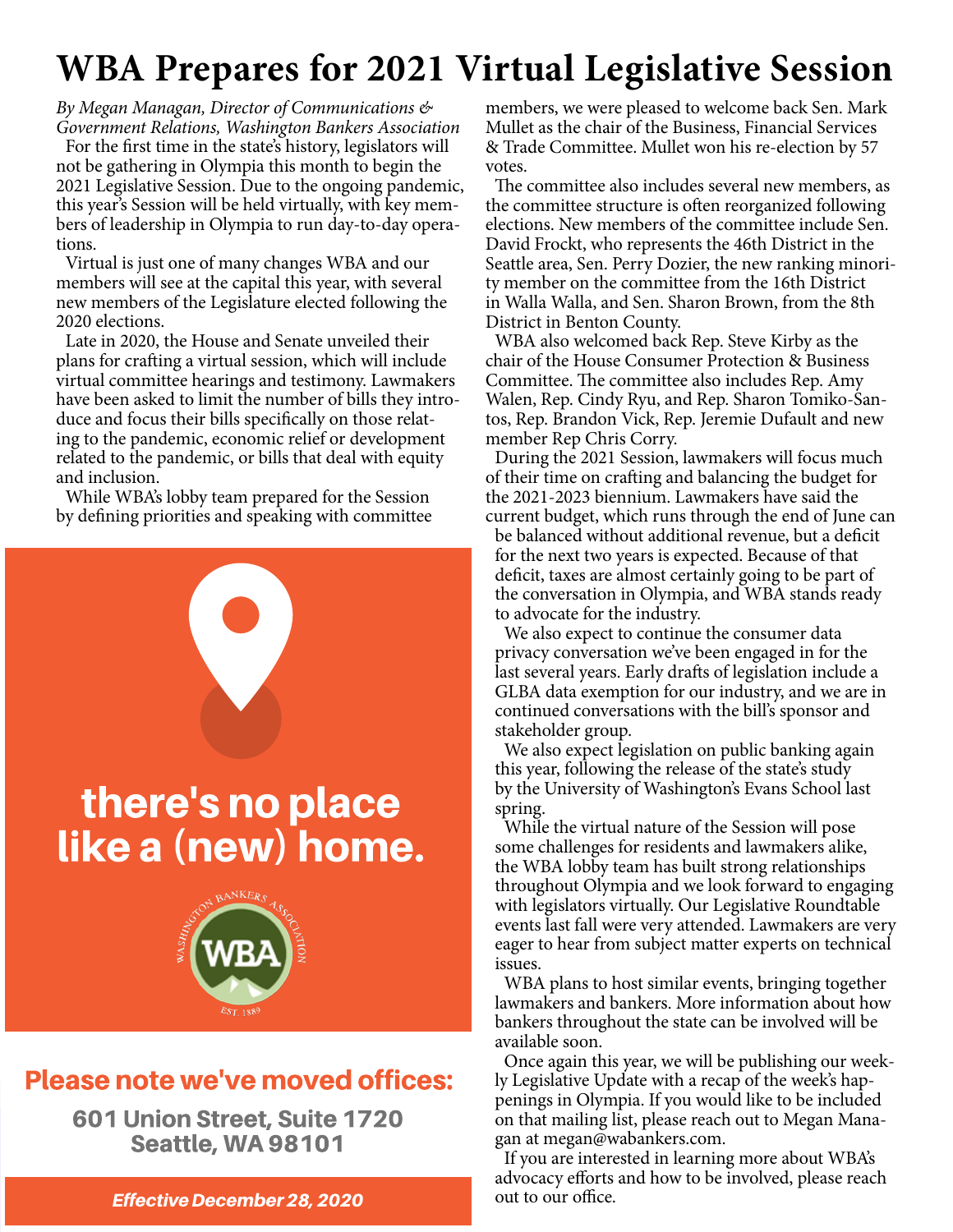# **Mark Your Calendars Now for 2021 Events**

It's the start of a new year – one we can only hope will be better than the last – and if you haven't already mapped out your educational plans for the year, don't forget to include WBA's upcoming conferences and programs.

For the first half of the year, WBA plans to offer our programs virtually, but once in-person events are again feasible, we will offer a hybrid option, allowing bankers to continue to attend events in a way that is most personally convenient to their situation.

Many students of our 2020 virtual programs found the format to be highly effective. One MDP graduate said: "I thought the structure of the virtual classes was very well put together. The speakers of every session were extremely knowledgeable and provided great advice for up-and-coming bankers."

On March 2-3, we will host the Virtual Senior Credit Conference, featuring two half-days of sessions relating to credit.

The first-ever joint Virtual Marketing & Retail

**January 26** – Virtual Executive Development Program

**March 2-3** – Virtual Senior Credit Conference **March 17-18** – Virtual Marketing & Retail **Conference** 

**March 23-24** – Virtual Emerging Leaders Conference

Conference will be held March 17-18, featuring a keynote session by Debra Jasper on ways to effectively do business in a virtual world.

Then on March 23-24, we will host the Virtual Emerging Leaders Conference, aimed at younger leaders within their banks with a focus on leadership and development.

The 2021 Annual Bankers Convention will be held with the Oregon Bankers Association on July 14-16 at Skamania Lodge in Stevenson, Wash.

Starting on April 28, we'll be offering another virtual session of the Management Development Program, while the virtual Commercial Lending Development Program will begin later in the month.

In the fall, bankers can choose from the Credit Analyst Development Program or the Retail Branch Manager Development Program. The Education/ Human Resources Conference, Northwest Agriculture Conference, Northwest Compliance Conference, Women in Banking Conference, and Bank Executive Conference are also slated for fall and early winter.

*Please visit the WBA website at www.wabankers. com for more information about registration for any of our upcoming fall programs.*

**April 8** – Virtual Commercial Lending Development Program **April 28** – Virtual Management Development Program **July 14-16** – 2021 Bankers Convention, Skamania

Lodge

*\*Classes and conferences will be virtual unless otherwise noted. To register or to learn more about any of the listed events, please visit www.wabankers.com.* 

#### **New Hires**

Events

Calendar

Richard Drennen Business Development Officer at Shield **Compliance** 

Stephanie Davis Vice President and Compliance Monitoring Officer at Heritage Bank

Clint Gillum Senior Vice President and Retail Market Manager for the Inland Northwest at Columbia Bank

**Industry News**

Dana Conley Home Loans Servicing and Operations Manager at First Interstate Bank

Michael Charters Assistant Vice President and Commercial Lending Relationship Manager at 1st Security Bank of Washington

Heidi Collins Senior Commercial Credit Risk Manager at Banner Bank

Matt Tilghman-Havens Senior Vice President and Market Leader at Washington Trust Bank

Nick Wolf Vice President and Relationship Manager at Key Private Bank

#### **Promotions**

Bruce Eremic Assistant Branch Manager at Kitsap Bank

Tim Rhee Private Bank Team Leader for South Puget Sound at Key Bank

# HAVE NEWS TO SHARE?

Email it to megan@wabankers.com to be included in an upcoming Issues & Answers

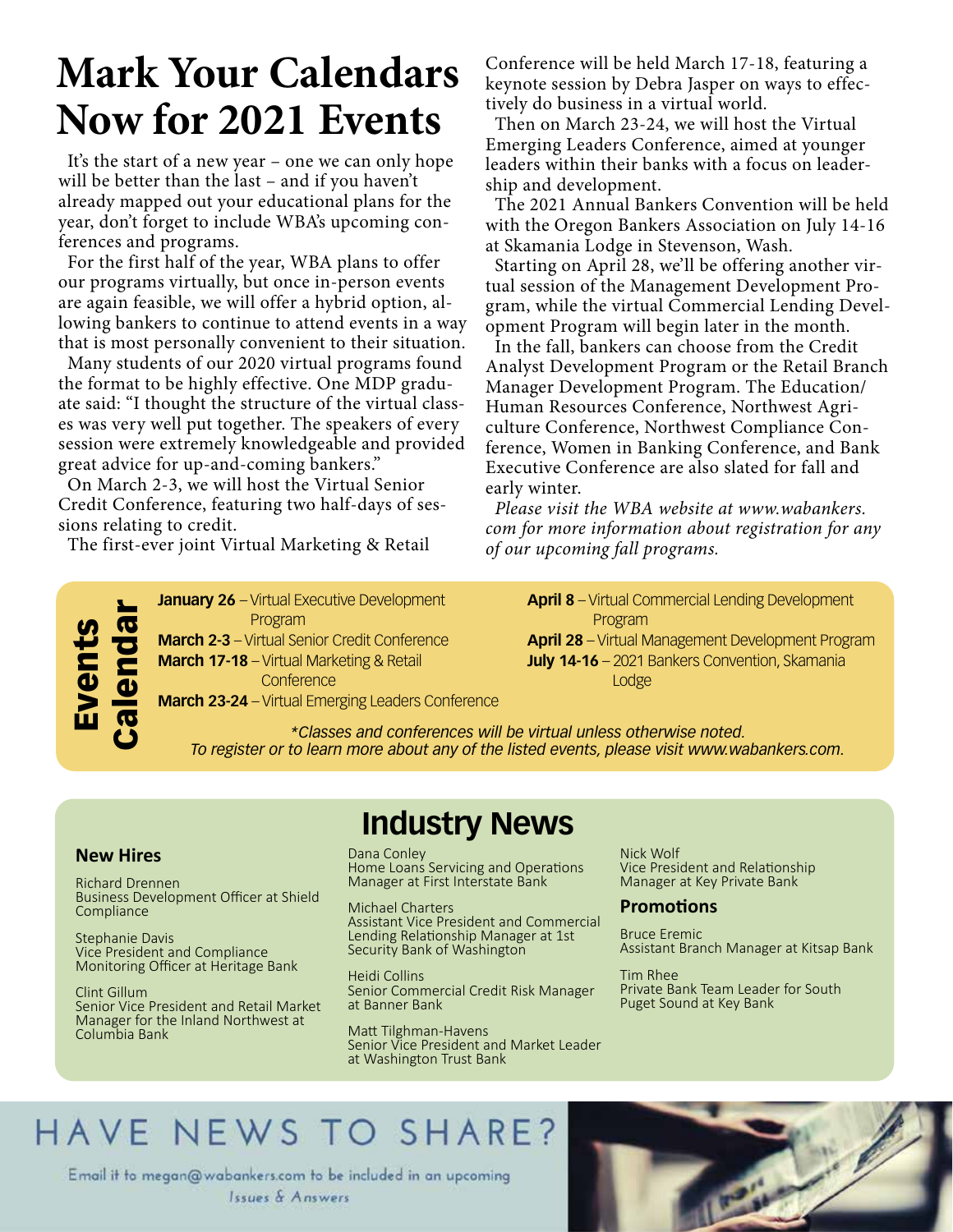# **Leaders Gather Virtually for Annual Bank Executive Conference**

Bank leadership from throughout Washington and Utah gathered virtually in early December for a special co-hosted Bank Executive Conference.

Following a tumultuous election season, the conference kicked off on December 3 with a live panel discussion on what the election results mean for the industry. James Ballentine, EVP of congressional relations and political affairs at the American Bankers Association, was joined by Geoff Gray, principal and founder of the Gray Company and Brian Smith, EVP, and head of government relations and public policy for Wells Fargo, moderated by Glen Simecek of the WBA and Howard Headlee of the UBA. The discussion ranged from how likely Congress was to pass additional stimulus during the lame-duck session, to how the incoming administration may change things for the industry.

Attendees next participated in a panel session focused on the pandemic and current health outlooks in each of the states and how restrictions are impacting business and what the timelines for a vaccine look like. Paul Benda, SVP for risk and cybersecurity policy at the ABA moderated the panel, which included Mary Huynh, deputy director and CDC public health advisor for the Office of Immunization and Child Profile at the Washington State Department of Health, Dr. Ali Mokdad, professor of health



metrics and sciences and epidemiology at the University of Washington and Rich Saunders, executive director of Utah Department of Health. The state health officials outlined how they planned to handle vaccine distribution and what trends they were seeing in real-time in their respective areas, while Dr. Mokdad offered a global perspective.

Attendees then closed out the first day of the conference in breakout sessions, picking sessions based on topics of interest. Al Forrest, principal of advisory services for

**Continued on page 11**



### **ARE YOUR FUTURE CUSTOMERS READY FOR THE REAL WORLD OF FINANCIAL MANAGEMENT?**

Encourage young people in your community to think creatively about responsible money habits by hosting a video contest at your bank. Register your bank to participate at no cost, and ABA Foundation will help make your contest a success, including:

- A free "how to" webinar to get you started
- Customizable marketing and promotional materials
- Recognition for your bank, and \$9,000 in cash prizes for the top four national winners

The contest runs during February 2021 – Sign up today



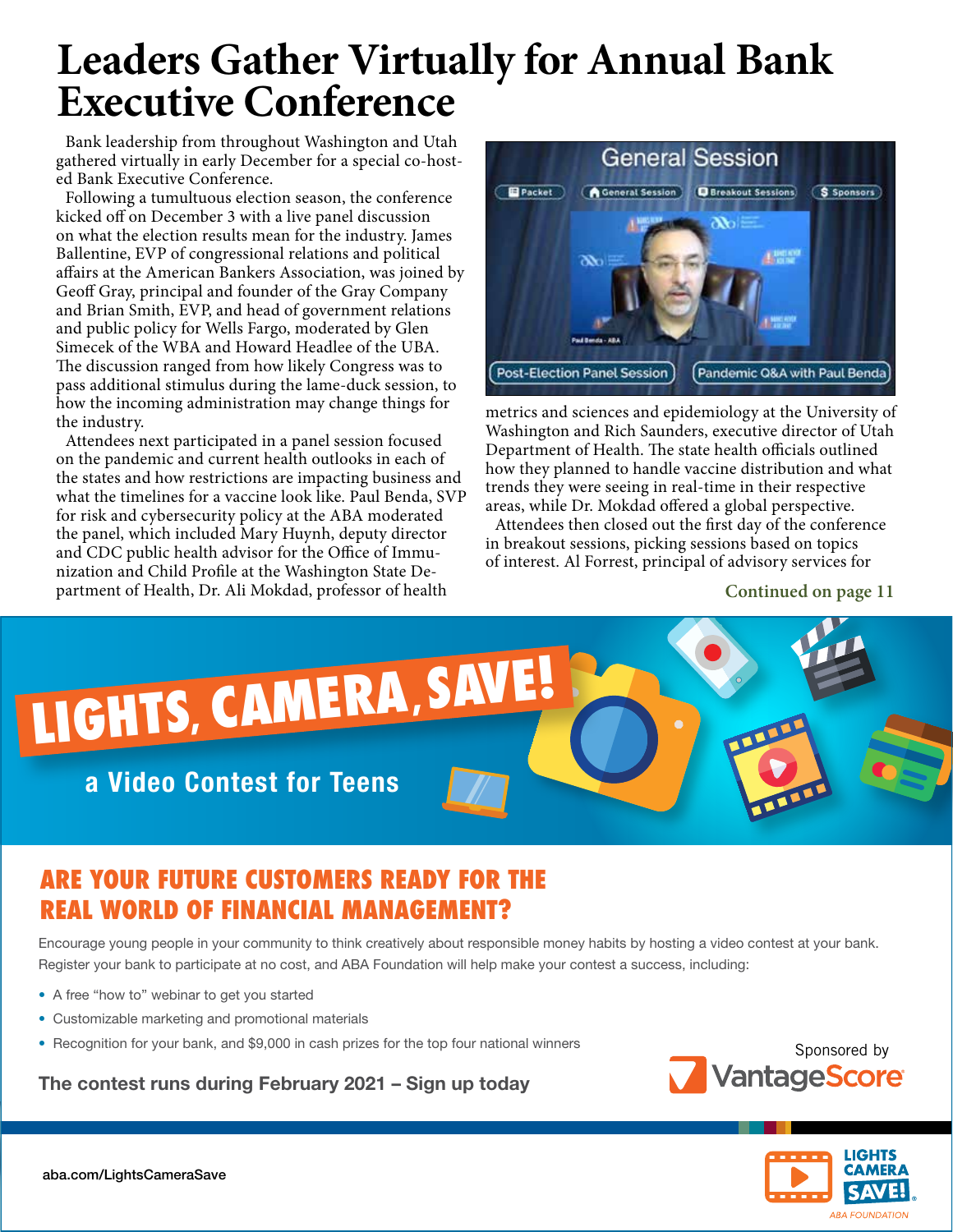# WBA Member News

**Sound Community Bank Donates to Port Angeles Dream Playground**

In late 2020, Sound Community Bank announced a donation of \$5,000 to the Port Angeles Dream Playground.

The money will help add an Orca whale tunnel to the tot lot in the playground.

"We are a local bank striving to improve our communities while offering outstanding service," said the bank in a release.

#### **First Interstate Earns Honorable Mention for ABA Foundation Community Commitment Awards**

During the American Bankers Associations Unconventional Convention in October, the ABA Foundation announced the winners of this year's Community Commitment Awards.

First Interstate Bank earned an honorable mention in the volunteerism category for the bank's annual volunteer day.

Each year, the bank closes its locations so employees can volunteer in the community. With over 2,500 employees, the annual event has a large impact throughout the bank's footprint. Nonprofit organizations that receive volunteer support also receive a gift from the bank to match \$10 per hour for each employee's time.

#### **Olympia Federal Savings Donates to Homeless Backpacks**

In October, Olympia Federal Savings Two-Cent partner,

Homeless Backpacks, received a donation of \$2,500. Customers who use their debit cards throughout the month have two cents from each transaction donated to that month's nonprofit organization.

Homeless Backpacks provides homeless teens in Thurston County with bags filled with food for the weekend, to help them when school programs aren't available. Each bag is designed to fit into a backpack for easy transport.



#### **Kitsap Bank Announces Winners of Annual Edg3 Fund**

In late November, during a live virtual celebration, Kitsap Bank announced the winners of its seventh annual edg3 Fund small business competition.

Campfire Coffee earned the grand prize, winning \$25,000, while Sylling's Elderberry received the Innovation Award and a \$10,000 prize and Amma's Umma earned the Community



edg3 Award with a \$5,000 prize, while Campfire Coffee also earned the public favorite award and another \$5,000.

The competition was created to recognize small businesses that not only work hard to make a profit but give back to their communities.

This year, applications came in from across Western Washington, and the pool was narrowed to eight finalists. Throughout October, finalists pitched judges about how the grand prize would be a game-changer for their company.

"We are gratified that so many qualified companies participated in edg3 Fund," said Tony George, the bank's present and COO. "We want to congratulate them for all of the

contributions they are making to their industries and communities, especially during this challenging year for many small businesses."



#### **Sound Community Bank Employees Clean Park**

Employees from the Belltown and Cedar Plaza branches of Sound Community bank volunteered in November by cleaning one of the parks in Mountlake Terrace.

Employees spent time cleaning up litter at Terrace Creek Park, which the branches have adopted and will continue cleaning monthly.

#### **U.S. Bank Awards Grants to Spokane's SNAP for Foreclosure Prevention**

In early December, U.S. Bank announced it awarded a \$25,760 grant to SNAP in Spokane to assist with foreclosure prevention for Eastern Washington homeowners during the pandemic.

The grant will allow SNAP to continue offering housing counseling services, focusing on foreclosure prevention and lending to clients who have used loans from the organization.

Since the late 1980s, SNAP has offered HUG-certified housing counseling programs, including free homebuyer education, prepurchase and credit counseling, and down payment assistance for low-income families.

#### **Federal Home Loan Bank of Des Moines Awards \$5 Million in Affordable Housing Grants to Benefit Washington Families**

Each year the Federal Home Loan Bank of Des Moines (FHLBDM) offers a Competitive Affordable Housing Program,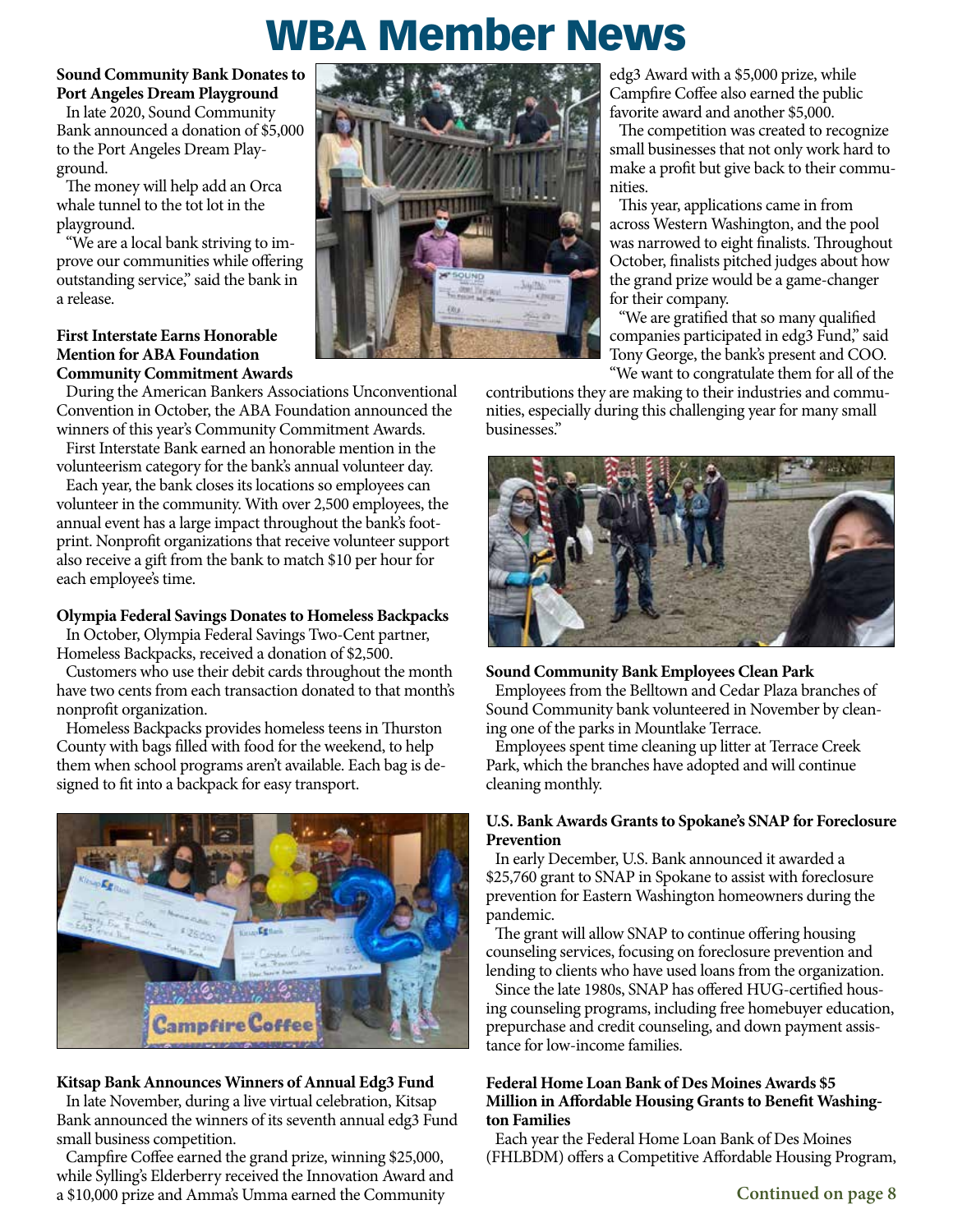#### **Continued from page 7**

which in 2020 awarded \$5 million to six affordable housing projects in Washington which will impact nearly 500 families and individuals.

These projects include grants to Columbia Bank, First Federal, Glacier Bank, Kitsap Bank, WaFd Bank, and Wells Fargo, to help with projects throughout the state.

"Our members understand the importance of addressing the dire need for affordable housing in their Washington communities, particularly during this especially challenging COVID-19 environment, and applaud the efforts of those involved," said Kris Williams, president, and CEO of FHLB Des Moines. "Thanks to the continued support of our member institutions, the Affordable Housing Program has financed the development of thousands of accessible housing units for three decades. This is a significant milestone, and we are looking forward to continuing this positive momentum for decades to come."

Since the program began in 1990, FHLB Des Moines members in Washington have invested over \$141 million in affordable housing program awards to nearly 20,000 families and individuals.



#### **Bank of America Celebrates with Hearts for the Holiday**

In early December, members of the Seattle Bank of America team volunteered with Hearts for the Holidays, a campaign to help employees bring cheer to local hospitals and nursing homes.

Team members and their families crafted over 150 holiday cards and dropped them off at Tacoma VA Medical Center, Fisher House, and Delores House to help bring some holiday spirit to residents.



#### **1st Security Bank of Washington Donates Presents to Local Elementary**

Members of the 1st Security Bank of Washington Lacey team helped local children celebrate the holidays by donating

presents to a local elementary school.

The team delivered 40 individually wrapped gifts to Pleasant Glade Elementary to be handed out to students and their families.



#### **Commencement Bank Donates to Chance 4 Children**

Throughout 2020, Commencement Bank has picked various local nonprofits to receive donations.

This winter, instead of the bank's annual holiday celebration, members of the Commencement Bank marketing and IT departments chose to donate to Chance 4 Children, which helps foster children.

The bank fulfilled a wish list, which will help local children have a little extra this holiday season.

#### **Bank of America Grant Supports WSU Life Sciences Incubator**

In early December, Bank of America announced it would be making a \$250,000 grant to Spinout Space in Spokane (sp3nw), a new life sciences incubator that will launch start-up companies. The program is part of Washington State University's Health Sciences.

The grant will help the incubator with research and innovation into biotech, pharma, diagnostics, and medical device companies.



#### **Washington Trust Bank Donates to Treats 2 Troops**

During the holiday season, members of the Washington Trust Bank team, in partnership with KREM TV station, collected and created handwritten cards for Treats 2 Troops.

Cards were dropped off at Washington Trust branches, along with items donated from a registry, to be sent to service members who couldn't be home for the holidays.

*If you have WBA member news to share, please email Megan Managan at megan@wabankers.com. Submissions are run on a space available basis.*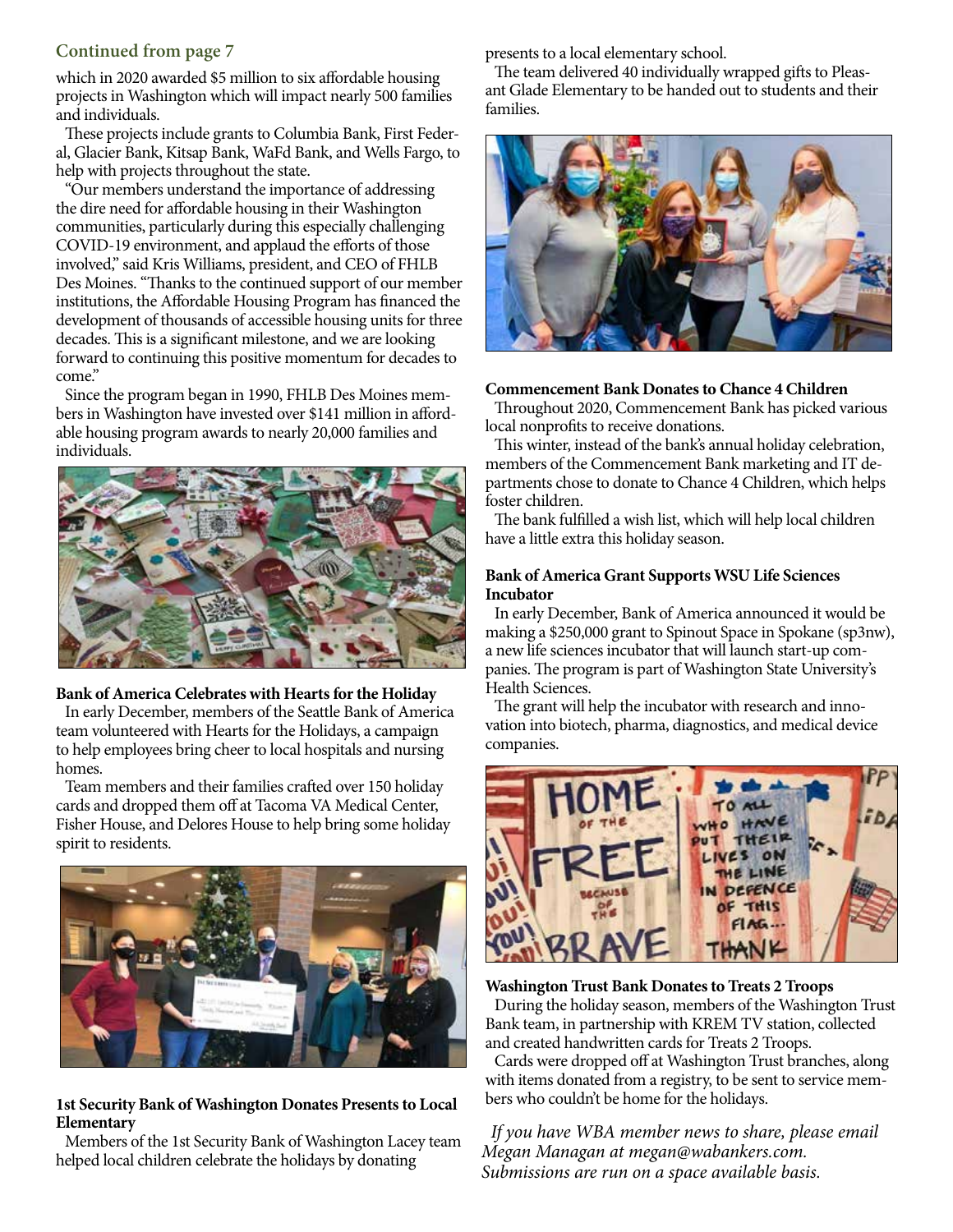## **Defending Against Fraud's Synchronized Attack on Banking and Consumers** WBA Endorsed Vendor: Harland Clarke

*By Andy Shank, Vice President of Fraud and Risk Management* Fraud is a hot-button topic for Americans today. Consumers are passionate about protecting their hard-earned money. The banking industry works hard to stay one step ahead. Unfortunately, the risk of fraud is increasing in effort and sophistication, making an institution's duty to protect themselves and consumers more important than ever.

The growing influence of social media, an increase in mobile banking, and rising financial challenges are a dangerous mix for today's consumers when it comes to protecting their money. Today's fraudsters are getting up close and personal with consumers in their efforts to separate them from their funds. Their aggressive, highly synchronized schemes become more intricately creative and sophisticated each day — and they are growing in boldness.

Checks, in particular, have become an increasingly popular target of payments fraud. Why? Because checks are long-established. Traditional. They fly under the radar of today's instant payment technology. And checks expose two common and glaring character flaws typical in criminals — laziness and impatience (more on this later), as a single check can access a very large sum of money.

#### **Preying on the weak and vulnerable**

The "felony lane gang" is an industry catch-all term for a scheme in which counterfeiters recruit people who are vulnerable, unemployed and desperate by paying them a small amount of money to cash fraudulent, large-sum checks at a branch. The check cashers are frequently put in high-visibility work uniforms, like construction gear, to add credibility to the transaction. The ringleaders often drive their pawns to branches in rental cars, using the furthest drive-up lane for their transactions.

These gangs are transient and move when their presence is discovered by local law enforcement. While there are occasional check-casher arrests, the gangs' ringleaders usually evade capture by keeping a safe distance from the pawns they manipulate to cash the checks.

#### **Scams designed to exploit mobile banking**

Temporary branch closures have increased the popularity of remote banking advancements, like mobile deposit. And this fast, easy, faceless technology quickly caught the eye of scammers, who viewed remote access as a perfect opportunity to commit account takeovers (ATO) and deceive account owners.

ATOs fall under the category if it seems too good to be true, it almost certainly is. The scammer gains the victim's trust, acceptance — and account information — frequently via a phishing email or social media ploy. Sometimes it is romance fraud, a work from home opportunity, or simply the promise of free money; but one thing remains constant, the scammers gain the victim's confidence to gain control of, or take over, the victim's account. This fraud frequently culminates with the deposit of a fraudulent check.

Then, the deposited funds are either quickly transferred out or

withdrawn. By the time the fraudulent check is returned to the financial institution, the scammer is in the wind and the victim is left holding the bag.

#### **Opening new accounts for fraud**

It's much easier to prevent the opening of a fraudulent account than to detect and restrict one that's already open. But, because fraudsters specialize in deception and adjustments that exploit weaknesses, new account fraud is emerging as one of banking's biggest concerns, and becoming exceedingly difficult to detect. Institutions must look beyond standard credit report-based identity verification to ensure they are not opening fraudulent new accounts.

In the end, it's the simple and predictable mistakes that do criminals in. Their Achilles' heel is impatience — they want money now. To expose and impede them, we simply need to increase our vigilance — and use technology against them. Technology is our great advantage.

But, it's not that simple. Advanced technology, like mobile deposit, often lulls institutions into a set-it-and-forget-it mentality. That's when risk increases and fraudsters quickly swoop in. To optimize their effectiveness, mobile platforms need frequent review and tweaking. As fraudsters adapt their schemes, institutions must also adapt their screening mechanisms to stay one step ahead.

Plus, security technology is more than what's on our phones and screens, it extends to the actual payment method: checks. For example, Harland Clarke's mobile security features Photo Safe Deposit®, ImageMatch® and MobileMark® offer powerful, state-of-the-art security for mobile deposit capture.

Your best strategy is to gain a clear understanding of the fraud today, learn best practices on how to defend against it, and know what's available in fraud protection technology — so that you're always one step ahead of the bad guys.

For us, at Harland Clarke, it's much more than business, it's personal.

Our 145+ year history is rooted in checks, and we don't like it much when criminals try to use them to victimize our clients, businesses and consumers. We feel it's our professional, social and moral responsibility to lead the way in the fight against fraud by understanding emerging trends and continually investing in innovative fraud-prevention technology that exceeds industry standards.

Harland Clarke offers protection financial institutions and consumers can count on with more security features on all standard check stock than any other provider in the industry.

*Andy Shank evaluates Harland Clarke's processes and products for security vulnerabilities and fraud risks. He brings more than 18 years of experience assessing risk and investigating fraud, at the local, state and federal level and across multiple sectors. Andy uses his strong knowledge of how fraud occurs to help lead Harland Clarke's check fraud prevention efforts and enhance the customer experience with an improved sense of security.*



# Thank You to



FOR SPONSORING ISSUES & ANSWERS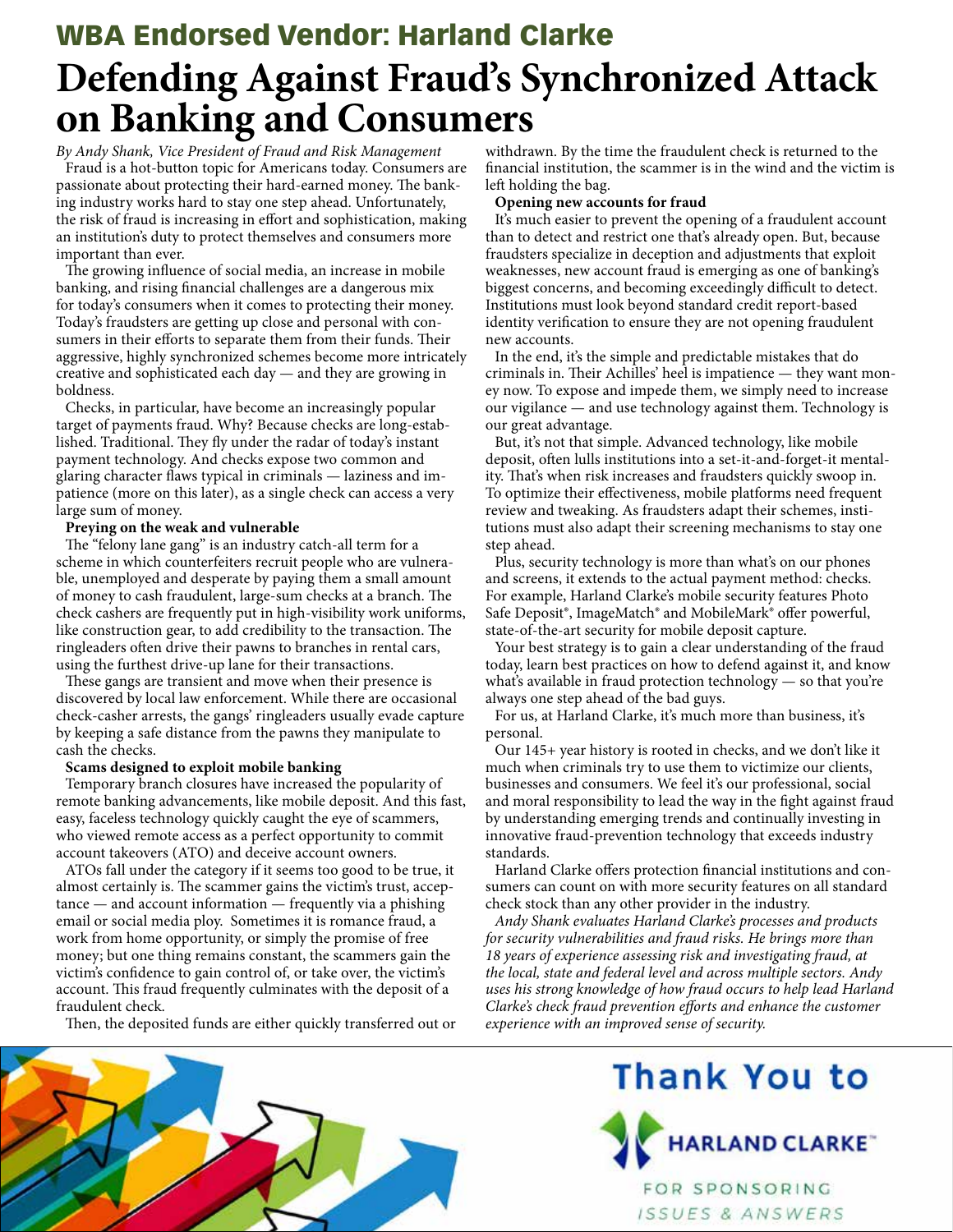## **COVID Help for Home Financial Services and Consumer Coalition Launches Borrower Awareness Campaign**

A broad coalition of financial services stakeholders – including mortgage servicers, trade associations, housing counseling agencies, governmental agencies, and think tanks – recently launched a consumer awareness campaign to reach borrowers who have missed one or more mortgage payments as a result of the COVID-19 pandemic and may be eligible for forbearance assistance under the Coronavirus Aid, Relief, and Economic Security (CARES) Act or other forms of mortgage payment relief. The campaign will also target borrowers whose forbearance plans are ending and who need to contact their servicer to extend that form of payment relief or request additional assistance. The campaign is designed to augment the successful outreach that is already underway by mortgage servicers and housing counseling agencies nationwide, supplementing existing communications efforts and virtual events for homeowners in need of assistance.

The lead sponsors of the campaign include the Mortgage Bankers Association (MBA), the American Bankers Association (ABA), the Housing Policy Council (HPC), and NeighborWorks America. In addition, the Consumer Financial Protection Bureau

(CFPB) has provided support to this ini-

tiative, including the authorized use of its logo, to help reach consumers who need help.

"The goal of this

campaign is simple: Make sure borrowers facing COVID-19-related financial hardships know that help is available, but that they have to call – call their servicer, call a HUD-approved housing counselor, but please call," said Bob Broeksmit, CMB, MBA's President and CEO.

"The COVID-19 pandemic has caused financial stress for millions of individuals and families across the country, and America's banks are here to help," said Rob Nichols, ABA president and CEO. "ABA is pleased to join this broad coalition of partners in this campaign to let distressed borrowers know that there is help for those struggling to pay their mortgage.

"HPC and our member companies are pleased to contribute to this collaborative effort, which harnesses the power of numerous, diverse organizations to convey a consistent message with a clear call to action to homeowners in need of mortgage payment relief," said Ed DeMarco, Presi-

dent of the Housing Policy Council.

American Bankers Association

"NeighborWorks applauds this effort of raising awareness for borrowers who may be experiencing financial

distress," shared Marietta Rodriguez, NeighborWorks America President and CEO. "The campaign plays forward a critical lesson learned from the 2008 housing crisis, effective borrower outreach strategies must include a multi-sector response, from lenders, servicers, industry groups, and community-based nonprofits."

"These are incredibly challenging times, but there are options for homeowners who are experiencing financial hardships due to the COVID-19 pandemic. The CARES Act provides important relief to homeowners seeking assistance on their federally-backed mortgages, and I'm happy to support this campaign in getting the word out about financial relief options that can help eligible borrowers stay in their homes," said CFPB Director Kathleen L. Kraninger.

Additional Information for Consumers: The campaign participants urge borrowers

**Continued on page 10**

## **Need assistance with virtual events?**

Introducing WBA's new virtual conference platform:

# **BANKERSCONFERENCE.COM**

**Fully customizable** event platform available for your events

**WBA** support for as much or as little as you need!

For more information, contact Duncan Taylor at duncan@wabankers.com.

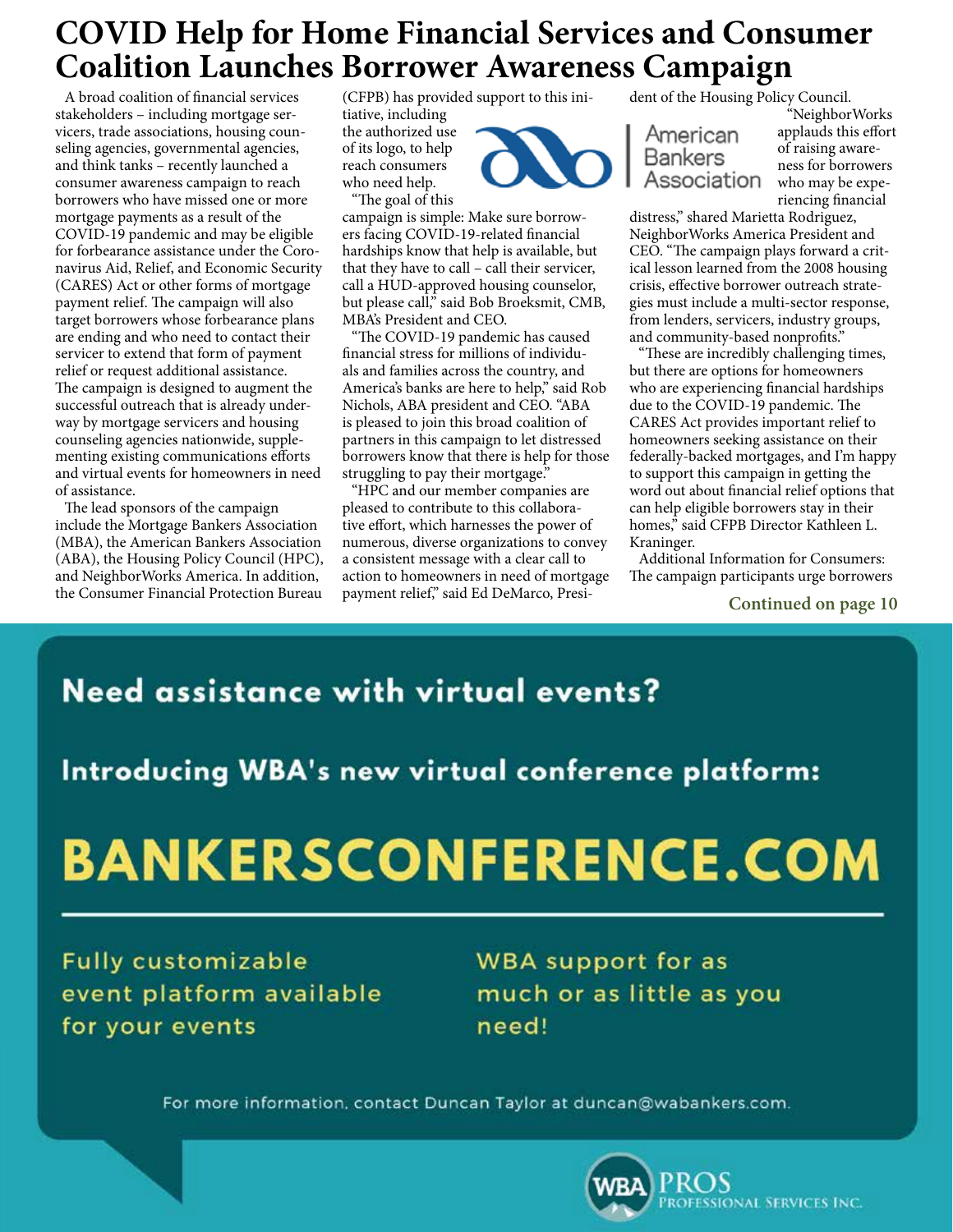## **Avoid Common Mistakes with IRA Beneficiary Designations**

#### *By Dennis Zuehlke, CISP, Acensus*

"The best surprise is no surprise." Holiday Inn adopted this famous tagline in the 1970s to reassure guests that staying at one of their hotels would ensure that there were no surprises. After all, nobody likes

unwelcome surprises, whether it be a lumpy pillow in a hotel room, an October surprise in a Presidential election, or the surprise a family receives when an IRA beneficiary designation—or lack thereof—results in the intended recipient not receiving the IRA assets.

The trouble with an IRA beneficiary designation mistake is that it's often not discovered until the IRA owner has died and it's too late to correct it. Beneficiary designation mistakes can result in payment of the IRA assets to an unintended beneficiary, additional tax and legal expenses, delays in distributing the IRA assets, and reputational risk to you as the IRA trustee or custodian.

Following are some of the most common IRA beneficiary designation mistakes and best practices to help avoid them.

#### **Missing Beneficiary Designations**

More than one third of all IRA death claims processed by Ascensus are submitted for processing without a beneficiary being identified, either on the IRA document itself, or on a separate beneficiary form. In these cases, payment of the IRA proceeds is made to the deceased IRA owner's estate under the default provision of the Ascensus IRA agreement. From a tax standpoint, payment to the IRA owner's estate generally is the least desirable option and often requires the IRA owner's family to incur additional expense in estate processing procedures to collect the IRA proceeds. It also increases processing time and delays payment of the IRA assets to the IRA owner's family. Just as important, the distribution of the IRA assets under a state's probate laws may not reflect the deceased IRA owner's wishes.

As an IRA trustee or custodian, you should make it a practice to have beneficiary information for every IRA you hold, which can be gathered on the IRA application at the time the account is opened. IRA applications and initial and subsequent beneficiary designations should be permanently retained. However, there are several reasons why you may not be able to locate a beneficiary designation form at the time of the IRA owner's death. Perhaps your organization merged with another entity, and you may not have received beneficiary information as part of the merger. Perhaps your organization moved to an electronic record system and older beneficiary forms may not be available electronically, and—if stored in a paper format offsite—may not be readily available or retrievable.

As a best practice, your organization should have a robust record retention system for its IRA program. If older beneficiary designation forms are still retained in paper format, they should be readily accessible, with backup copies stored offsite. Electronic records should be indexed properly so that forms can be found and accessed when needed. You should periodically review accounts for beneficiary information, and proactively reach out to IRA owners to obtain beneficiary information in cases where a beneficiary form is not on file.

#### **Outdated Beneficiary Designations**

IRA owners often name a beneficiary at the time they open the account and then they forget about it. In the interim, they may get married, have children, get divorced, remarry, and never take the time to update their IRA beneficiary information. The omission is often not discovered until the IRA owner dies, with consequences that can



be emotionally devastating to the family. In many cases of remarriage, the IRA owner's former spouse remains the beneficiary of the IRA. While more than half the states revoke the right of a former spouse to inherit, other states do not, so the IRA assets often

end up being paid to a former spouse, which is likely not what the IRA owner intended. In other cases, when the original beneficiary was a parent or sibling who is now deceased, payment is then made to the IRA owner's (or beneficiary's) estate absent the naming of a contingent beneficiary. This often forces the family to incur the expense of probating the estate for the sole purpose of collecting the IRA assets.

As a best practice, you should periodically remind your IRA owners to review and update their IRA beneficiary information. Some IRA trustees and custodians ask IRA owners to review their beneficiary information whenever they make other changes to their accounts or as part of an amendment mailing.

#### **Incomplete or Incorrectly Completed Beneficiary Designations**

Paying IRA assets to an incorrect beneficiary can be costly for an IRA trustee or custodian—both in terms of financial liability and reputational risk—so it is crucial to obtain complete information for each beneficiary; not only to identify the beneficiary at the time of death, but to assist in locating them. It is also critical that the beneficiary form is properly completed. Make certain that the percentages for each level of beneficiary—unless they are to be divided pro rata—add up to 100 percent, that the form is signed by the IRA owner (and a witness if required by your organization), and a consent of spouse is obtained if needed when naming a nonspouse beneficiary.

Obtain complete information for each beneficiary, including full legal name, address, and date of birth. Many IRA trustees and custodians also require the beneficiary's Social Security number. Avoid vague or ambiguous designations such as "all my children" or "trust." All My Children was an American television soap opera, but it is not an appropriate designation for an IRA beneficiary form. Instead, the IRA owner should list the full legal name of each child. Likewise, if naming a trust, make sure the full and complete name of the trust is listed on the form. For example, Joe Smith Revocable Living Trust, dated July 20, 2014. Finally, if the IRA owner makes a mistake when completing a beneficiary designation form, discard the form and start over, or at a minimum have the IRA owner sign and date any hand-written changes.

You should review beneficiary designation forms for completeness and accuracy before accepting them. If an error is later discovered, the IRA owner should be contacted and asked to complete a new beneficiary form. In cases where an IRA owner chooses not to name a beneficiary, ask her to check the box on the beneficiary designation form to indicate that she has elected not to name a beneficiary at the time. You may also want to remind her that the terms of the IRA—not her will—generally govern the distribution of assets from her IRA, and encourage her to complete a beneficiary form.

#### **Incorporate Best Practices**

Incorporating best practices for obtaining and retaining IRA beneficiary designations will ensure that IRA assets are paid in accordance with the IRA owner's wishes, and reduce the chances of paying out IRA assets to an incorrect beneficiary, along with the legal, financial, and reputational risks of doing so.

#### **Continued from page 9**

in need to call either their servicer or a HUD-approved counseling agency. To find a HUD-approved counseling service or more information about forbearance, visit

www.cfpb.gov/housing. Borrowers should avoid anyone who seeks a fee in exchange for obtaining forbearance assistance.

Additional Information for Servicers and Counselors: Industry and counseling agency partners can download images for use in emails, social media, and other customer communications. To access 'Not Ok? That's Ok' project materials, visit www.covidhelpforhome.org.